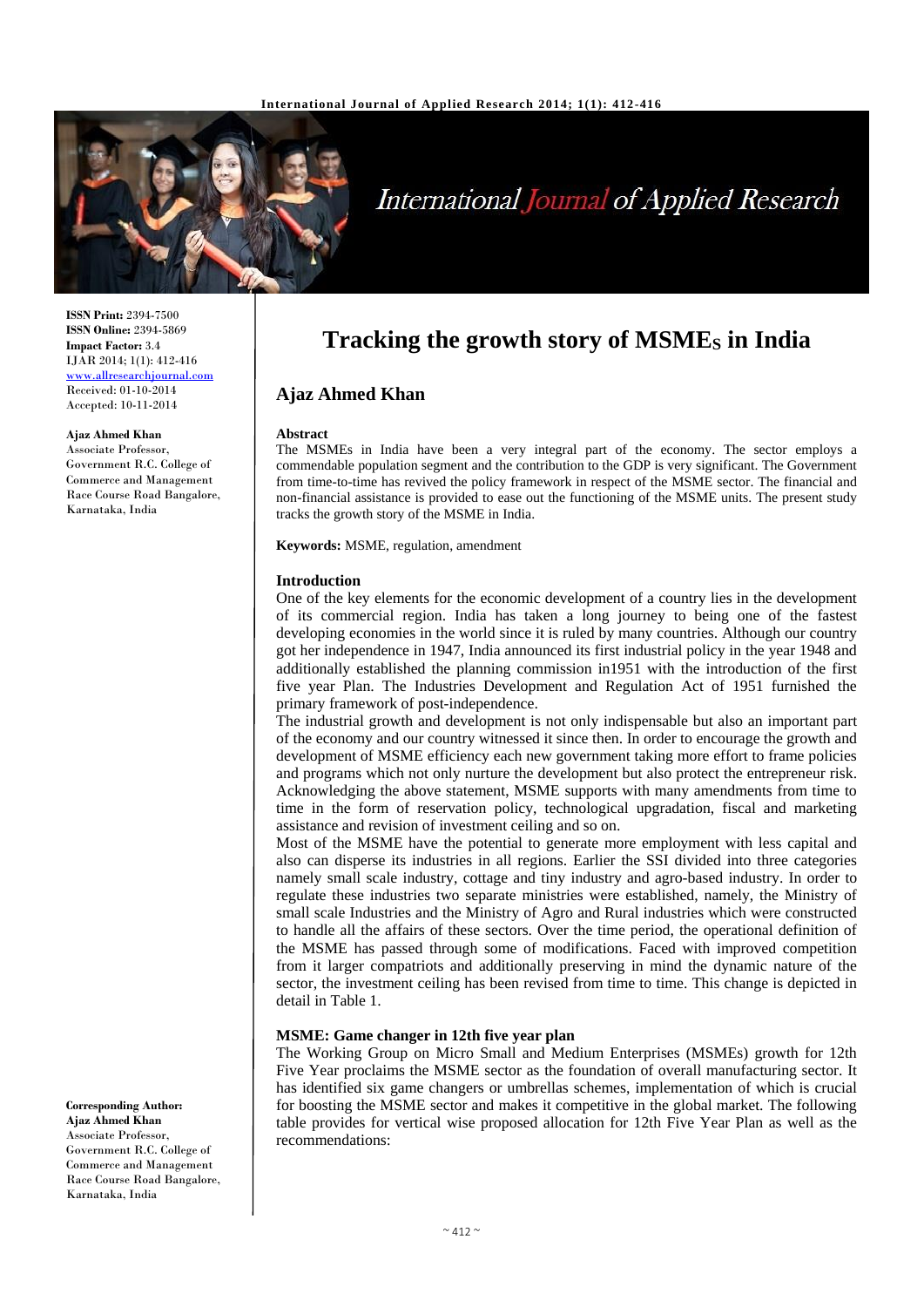## **Table 1:** Changes in Definition of MSMEs in India

| Year    | <b>Investment Limit</b>                                                                   | <b>Employment Criterion</b>     |
|---------|-------------------------------------------------------------------------------------------|---------------------------------|
| 1955    | Upto Rs.5 lakhs in fixed assets                                                           | Less than 50 if using power and |
|         |                                                                                           | up to 100 without power         |
| 1960    | Upto Rs.5 lakhs in fixed assets                                                           | Nil Specification               |
| 1966    | Upto Rs.7.5 lakhs in plant and machinery for SSI unit and Rs.10 lakhs for ancillary units | Nil Specification               |
| 1975    | Upto Rs 7.5 lakhs for SSI units and Rs.15 lakh for ancillary units                        | Nil Specification               |
| 1980    | Upto Rs.20 lakhs for SSI units and Rs.25 lakhs for ancillary units                        | Nil Specification               |
| 1985    | Upto Rs.35 lakhs for SSI units and Rs.45 lakhs for ancillary units                        | Nil Specification               |
| 1991    | Upto Rs.60 lakhs for SSI units and Rs.75 lakhs for ancillary units                        | Nil Specification               |
| 1997    | Upto Rs 3 crore in plant and machinery for both SSI and ancillary units                   | Nil Specification               |
| 1999    | Upto Rs.1 crore in plant and machinery for both SSI and ancillary units                   | Nil Specification               |
| 2003-04 | Upto Rs. 1 crore to Rs.5 crore in plant and machinery                                     | Nil Specification               |
| 2004-05 | Upto Rs.5 crore in plant and machinery                                                    | Nil Specification               |

(*Source***:** Industries (Development and Regulation) Act. 1951 and Reserve Bank of India A prime change came in 2006 with the enactment of MSME Development Act, 2006)

**Table 2:** 12th Five Year Plan

| <b>Vertical</b>                    | Projected BE for 12 <sup>th</sup> plan<br>$(Rs$ in Bn $)$ | <b>Umbrella Schemes</b>                                                                                                                                                                                                                           |
|------------------------------------|-----------------------------------------------------------|---------------------------------------------------------------------------------------------------------------------------------------------------------------------------------------------------------------------------------------------------|
| Credit and Finance                 | 195                                                       | Operationalisation of SME exchanges for enabling access to equity finance.                                                                                                                                                                        |
| Technology up<br>gradation         | 95                                                        | Scheme for acquisition and up-graduation of technology.                                                                                                                                                                                           |
| Infrastructure<br>Development      | 114                                                       | Developing clusters of excellence. Setting up of 100 tool rooms and process and<br>products development centers.                                                                                                                                  |
| Marketing and<br>Procurement       | 21                                                        | Business to business international portal Enabling global. Foot prints of MSMEs<br>Leveraging defense offset policies in favor of MSMEs.                                                                                                          |
| Skills development<br>and Training | 36                                                        | Revamped skill developments and capacity building programme. Encouraging young/<br>first generation entrepreneurs by up scaling PMEGP and other programmes.                                                                                       |
| Institutional<br>Structure         | 31                                                        | Strengthening of institutions- MSMED is, EDIs and KVI Institutions. Application of E-<br>tools in promotional and regulatory matters for facilitating easy entry. Real time<br>statistical and policy analysis through strengthening of database. |
| Total                              | 492                                                       |                                                                                                                                                                                                                                                   |

(*Source***:** Working Group of 12th Five Year Plan)

# **Current definition of MSME**

The Government of India has enacted the Micro, Small and Medium Enterprises Development (MSMED) Act, 2006 in terms of which the definition of micro, small and medium enterprises is as under:

Enterprises engaged in the manufacture or production, processing or preservation of goods as specified below:

- A microenterprise is an enterprise where investment in plant and machinery does not exceed Rs. 25 lakh;
- A small enterprise is an enterprise where the investment in plant and machinery is more than Rs. 25 lakh but does not exceed Rs. 5 crore;
- A medium enterprise is an enterprise where the investment in plant and machinery is more than Rs.5 crore but does not exceed Rs.10 crore

# **Classification of Msme Sector**



*Source***:** MSME Annual report

**Fig 1:** Broad Classification of the MSMEs in India

**As per MSME Act-2006, The MSMEs are classified into two categories**

 **Manufacturing Enterprises:** The enterprises engaged in the manufacture or production of goods or employing plant and machinery in the process of value addition to the final product having a distinct name or character or use.

**Service Enterprises:** The enterprises engaged in providing or rendering of services and are defined in terms of investment in equipment.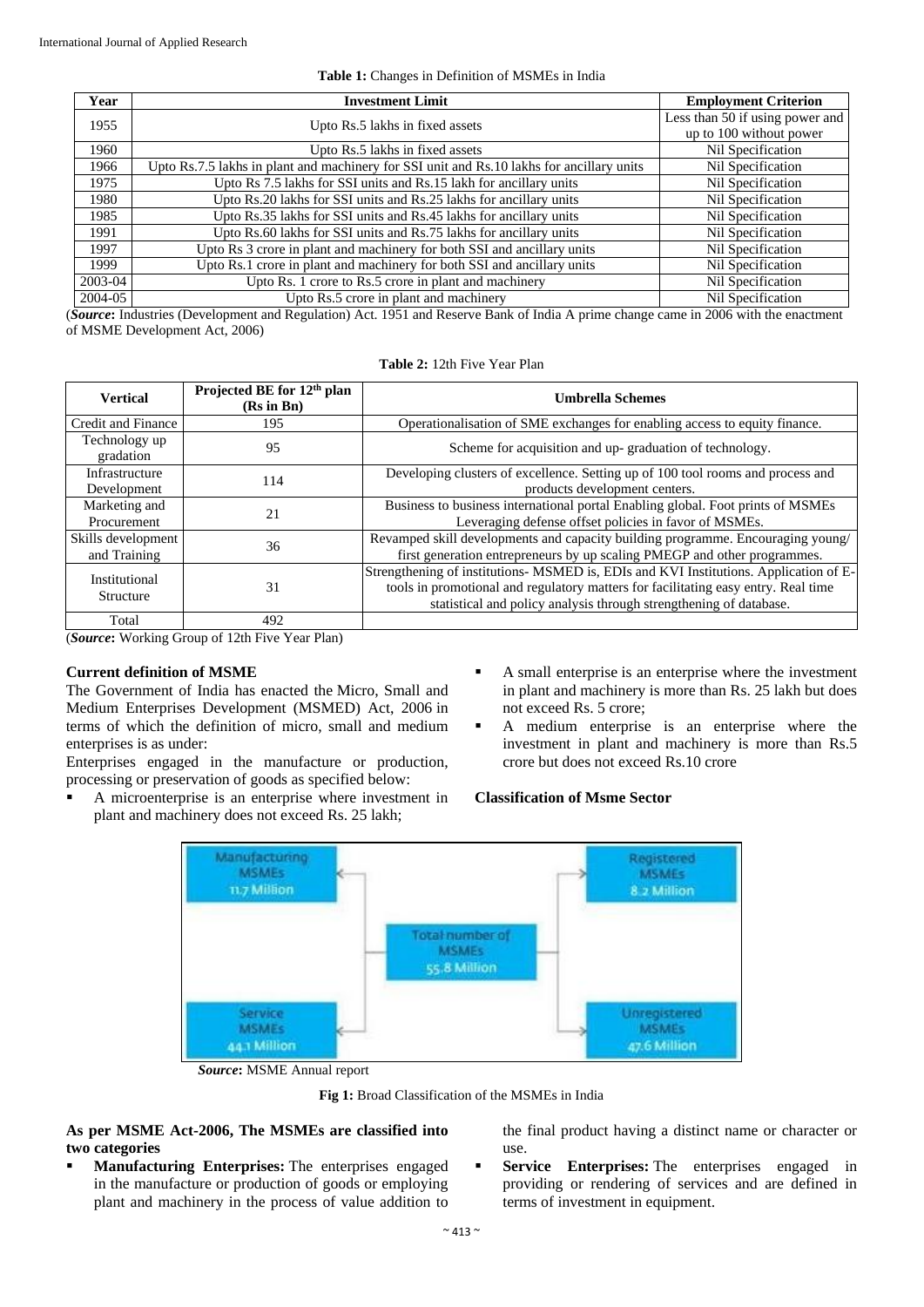# **Revival of sick MSMES: Role of banks**

The evaluation of banks, while considering sick enterprises for revival, is very often influenced by a conflict of interest, as stakeholders. The number of units deemed potentially viable as a percent of the total number of sick enterprises is extremely low. The figure is 12.1 percent for March 2012 of which 7.8 percent were put under nursing, which came down

to 5.1 percent sick units in March 2013, and further only 1.8 percent were put under nursing. This might be a result of banks preferring not to extend aid towards the uncertain area of sick micro enterprises. This is in sharp contrast to the corporates whose loan portfolios are routinely rescheduled. The nursing process, largely similar for most banks, can be documented as follows:

| So. No.        | <b>Nature of concession</b>                                                                                                                        | <b>Medium enterprises</b>                                                                                                                                                                                                      | <b>Micro and small Enterprises</b>                                                                                                                                                                                                                                                                                                              |
|----------------|----------------------------------------------------------------------------------------------------------------------------------------------------|--------------------------------------------------------------------------------------------------------------------------------------------------------------------------------------------------------------------------------|-------------------------------------------------------------------------------------------------------------------------------------------------------------------------------------------------------------------------------------------------------------------------------------------------------------------------------------------------|
| 1.             | Interest on fresh and existing                                                                                                                     | Prevailing BPLR or 1% below the applicable                                                                                                                                                                                     | 1.5% below the prevailing BPLR or 1.5% below the                                                                                                                                                                                                                                                                                                |
|                | (renewed) working capital                                                                                                                          | rate whichever is lower.                                                                                                                                                                                                       | applicable rate whichever is lower.                                                                                                                                                                                                                                                                                                             |
| 2.             | Interest on existing Term Loan                                                                                                                     | Reduction by a maximum of 2% from the<br>applicable rate                                                                                                                                                                       | Reduction by a maximum of 2% (3% for Micro<br>Enterprises) from the applicable rate.                                                                                                                                                                                                                                                            |
| 3.             | Interest on fresh Rehabilitation<br>Term Loan (RTL). (For Small<br>manufacturing units for startup<br>expenses and margin for<br>working capital). | Prevailing BPLR or 1% below the applicable<br>rate whichever is lower.                                                                                                                                                         | 1.5% below the prevailing BPLR or 1.5% below the<br>applicable rate or as prescribed by SIDBI/NABARD<br>where refinance is obtained, whichever is the least.                                                                                                                                                                                    |
| $\overline{4}$ | Interest on Contingency Loan<br>Assistance to meet escalations<br>in capital expenditure under the<br>rehabilitation scheme.                       | Not applicable.                                                                                                                                                                                                                | At the concessional rate allowed for working capital<br>assistance.                                                                                                                                                                                                                                                                             |
| 5              | <b>Interest on Working Capital</b><br>Term Loan (WCTL).                                                                                            | 1% below the prevailing BPLR or 1% below<br>the applicable rate whichever is lower.                                                                                                                                            | 1.5% to 3% below the prevailing BPLR or 1% to 2%<br>below the applicable rate whichever is lower.                                                                                                                                                                                                                                               |
| 6.             | Interest on Funded Interest<br>Term Loan (FITL).                                                                                                   | 2% below the prevailing BPLR or 1% below<br>the applicable rate whichever is lower.                                                                                                                                            | NIL for a period of three years at the discretion of the<br>bank.                                                                                                                                                                                                                                                                               |
| 7.             | Repayment period for Funded<br>Interest Term Loan.                                                                                                 | Normally 3 to 5 years (Can be prolonged to 6<br>to 7 years in exceptional cases). As far as<br>possible should get precedence over, or is<br>spread over a shorter duration than the<br>repayment of institutional loans.      | To be repaid within 3 years from the date of<br>commencement of implementation of rehabilitation<br>Programme.                                                                                                                                                                                                                                  |
| 8.             | Repayment period for<br>Funded Term Loan (FTL).                                                                                                    | The repayment period<br>for restructured debts may extend up to a<br>maximum period of 10 years, but the interest<br>concession will be available only for a period<br>of 7 years being the outer limit for<br>rehabilitation. | Should not normally exceed 7 years from the date of<br>restructuring and 15 years from the date of first<br>disbursement of original loan. For Micro Enterprises,<br>the said period may be 5 and 7 years respectively.<br>Staggered or ballooning repayment may also be<br>permitted so that the instalments are aligned to the<br>cash flows. |
| 9.             | Repayment period for Working<br>Capital Term Loan (WCTL).                                                                                          | $-do-$                                                                                                                                                                                                                         | - do -                                                                                                                                                                                                                                                                                                                                          |
| 10.            | Waiver of Penal Interest                                                                                                                           | Waiver of Penal Interest from the beginning<br>of the accounting year in which the unit<br>started incurring cash losses continuously.                                                                                         | Waiver of Penal Interest from the date of account<br>becoming NPA or started incurring cash losses<br>whichever is earlier.                                                                                                                                                                                                                     |

(*Source***:** Amit Chandra & Vrinda Pareek (2014) Regulatory Barriers to Micro, Small and Medium Enterprises. Centre for Civil Society)

Regardless, since a low percentage of micro enterprises obtain loans through formal sources such as banks, the facilities extended towards the revival of such sick units very often do not impact the most vulnerable section of the segment.

The development of the government policy frame work and support measures can be broadly grouped into three periods which are as follows:

**1948-1991:** During this period recognition was given to the micro and small enterprises and they were considered as an effective tool to expand and generate employment opportunities, facilitate effective mobilization of skills and resources of private sector and help to ensure equitable distribution of national income, in all the policy resolutions of the government. The Micro, Small and Medium Enterprises (herein referred to as MSMEs) Development Organisation earlier termed as Small Industries Development Organisation (SIDO) was set up in 1954 as an apex body for sustained and organised growth of micro, small and medium enterprises. Within the next two years, the National Small

Industries Corporation, the Khadi and Village Industries Commission and the Coir Board were also set up. The era provided supportive measures that were required to nurture MSEs, in the form of reservation of items for their exclusive manufacture, access to bank credit on priority through the Priority Sector Lending Programme of commercial bank, excise exemption, reservation under the Government Purchase Programme and price preference in purchases, infrastructure development and establishment of institute for entrepreneurial Service and Institute for entrepreneurial and skill development. MSME- Development Institute earlier known as Small Industries Service Institutes (SISI) were set up all over India to train youth in skill/ entrepreneurship and tool Rooms were established with German and Danish assistance for providing technical service essential to MSEs as also for skill-training. At the state level, District Industries Centers (DICs) were set up all over the country.

**1991-1999:** From August 1991 under the new policy for small, Tiny and Village Enterprises framework for government support was laid in the context of liberalisation,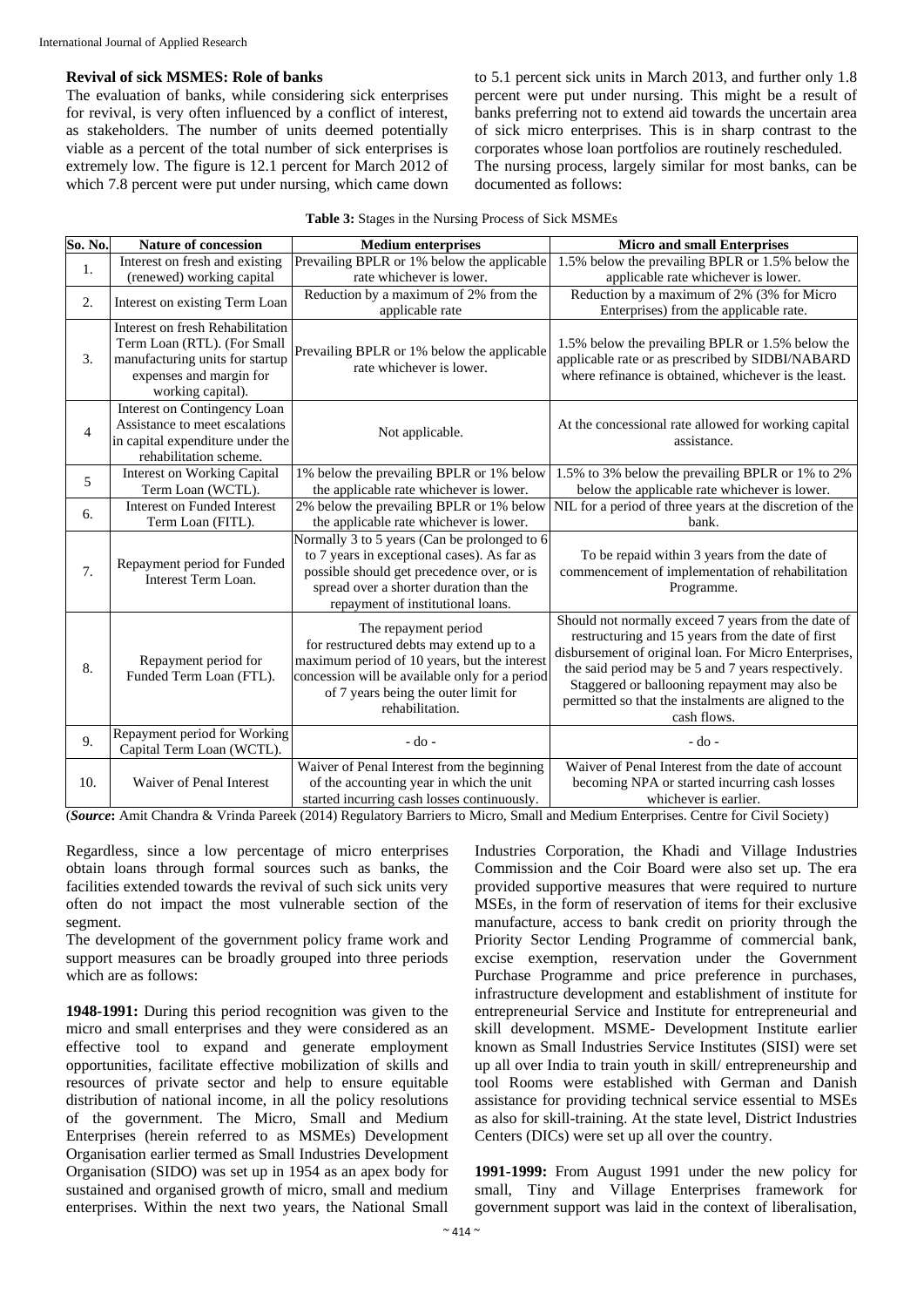which sought to replace protection with competitiveness in order to bring about more vitality and growth to MSES in the face of foreign competition and open market. Supportive measures concentrated on improving infrastructure, technology and quality. Testing Centers were set up for quality certification and new tool Rooms as well as Sub-Contracting Exchange were also established. The Small Industries Development and Modernisation Fund were created to accelerate finance and technical service to the sector. A Delayed Payment Act was enacted to facilitate prompt payment of dues to MSEs and an Industries Infrastructure Development (IID) scheme was launched to set-up a mini industrial estate for small industries.

**1999 onwards:** From the year 1999 onwards the ministry MSME earlier known as Ministry of Small Scale Industries and Agro & Rural Industries (SSI & ARI) came into being to provide specific attention to the promotion and development of the sector. The new Policy Package announced in August 2000 sought to address the persisting problems relating to credit, infrastructure, and technology and marketing more effectively. A Credit Linked Capital Subsidy Scheme was launched to encourage technology upgradation in the MSE sector and a Credit Guarantee Scheme was started to provide collateral free loans to micro and small entrepreneurs, particularly, the first generation entrepreneurs.

The exemption limit for relief from payment of Central Excise duty was also increased and a Market Development Assistance Scheme for MSEs was introduced. At the same time, consultations were on with stakeholders and the list of products reserved for production in the MSE sector was gradually reduced each year. In 2006, the long awaited enactment for this sector finally became a reality with the passage of the Micro, Small Medium Enterprises Act 2006. In March 2007, a third Package for the Promotion of Micro and Small Enterprises was announced which comprises the proposals/schemes having direct impact on the promotion and development of the micro and small enterprises, particularly in view of the fast changing economic environment, wherein to be competitive is the key to success.

# **Review of Literature**

Rakesh (2014)  $^{[3]}$  opines that in the last decade many changes have taken place in the world economy and especially in the corporate environment. The business environment today is turbulent and laced with uncertainty which is continuously changing and is full of opportunities and challenges. Particularly Small and Medium Enterprises (SMEs) faces unique challenges in the business environment. SMEs are necessitating changing their practices, technologies and they have to identify the opportunities at the right time and face them with right strategy for the sustainment. In the current scenario, it becomes difficult to the SMEs to sustain and survive unless the costs are correctly accounted for, controlled and reduced so as to sustain and remain in the competitive world. The business environment has gone through rapid transformation. The changes in the business environment can be analyzed from two dimensions *viz*, Internal and External. The external environmental factors are largely beyond the control of an organization its success will depend to a very large extent on its adaptability to the environment.

Rupali Sharma and Zia Afroz  $(2014)$ <sup>[4]</sup> finds that Micro, Small and Medium Enterprises (MSMEs) play a catalytic role in the development process of most economies of any country. Similarly, MSMEs form the backbone of the Indian economy and have become engine of economic growth in India. Today, MSME occupies a very important positon in Indian Economy System due to its very significant and important contribution in terms of output, exports and employment. The MSMEs are the biggest employment provider after agriculture, providing employment to nearly 32 million people. This paper closely analyses the growth and development of the Indian MSME sector since opening of the economy in 1991. It also looks into the present scenario of MSMEs and the challenges they face like lending, marketing, and license raj issues.

# **Overview of Indian MSME**

Over last 5 decades MSME sector emerged as extremely effervescent and vigorous segment of Indian economy. MSME plays dual role of providing employment and industrialization of rural/backward areas, thereby reducing regional imbalance and equitable distribution of national income. MSME's are harmonizing to large industries as supplementary units, which adds to socio economic development. It consists of 36 million units, providing employment over 80 million persons with 8% contribution to GDP.

# **Leading industries of MSME sector (as per 2014-15 MSME report)**

- Retail trade (except of motor vehicle & motor cycles) and Repairs of personal and household goods – 39.85%
- Manufacturing of wearing apparels- 8.75%
- Manufacturers of foods and beverages-6.94%
- $\blacksquare$  Other services activities -6.2%, other business activities 3.77%
- Hotels and restuarents-3.64%
- Sales maintenance of motor vehicles and cycles  $-3.57\%$
- Furniture manufacturing -3.21%, Textile -2.33%
- Fabricated metals except machinery and equipment-2.33% and others 19.4%. According to India MSME report 2014, three sub sectors demonstrates promising picture: food processing- high potential because of agro linkage, textiles-innovation, and electronics- linkage with ITES.

|         |         |       |          | Year MSME Gross Value Added Growth (%) Total Gross Value Added Share of MSME in GVA (%) Total GDP Share of MSME in |          | GDP $(in \%$ ) |
|---------|---------|-------|----------|--------------------------------------------------------------------------------------------------------------------|----------|----------------|
| 2011-12 | 2622574 |       | 8106946  | 32.35                                                                                                              | 8736329  | 30             |
| 2012-13 | 3020528 | 15.17 | 9202692  | 32.82                                                                                                              | 9944013  | 30.40          |
| 2013-14 | 3389922 | 12.23 | 10363153 | 32.71                                                                                                              | 11233522 | 30.20          |
| 2014-15 | 3704956 | 9.29  | 11504279 | 32.21                                                                                                              | 12467959 | 29.70          |

**Table 4:** Contribution of MSMEs in Country's Economy at Current Price

(*Source***:** Central Statistics Office (CSO), Ministry of Statistics & Program Implementation)